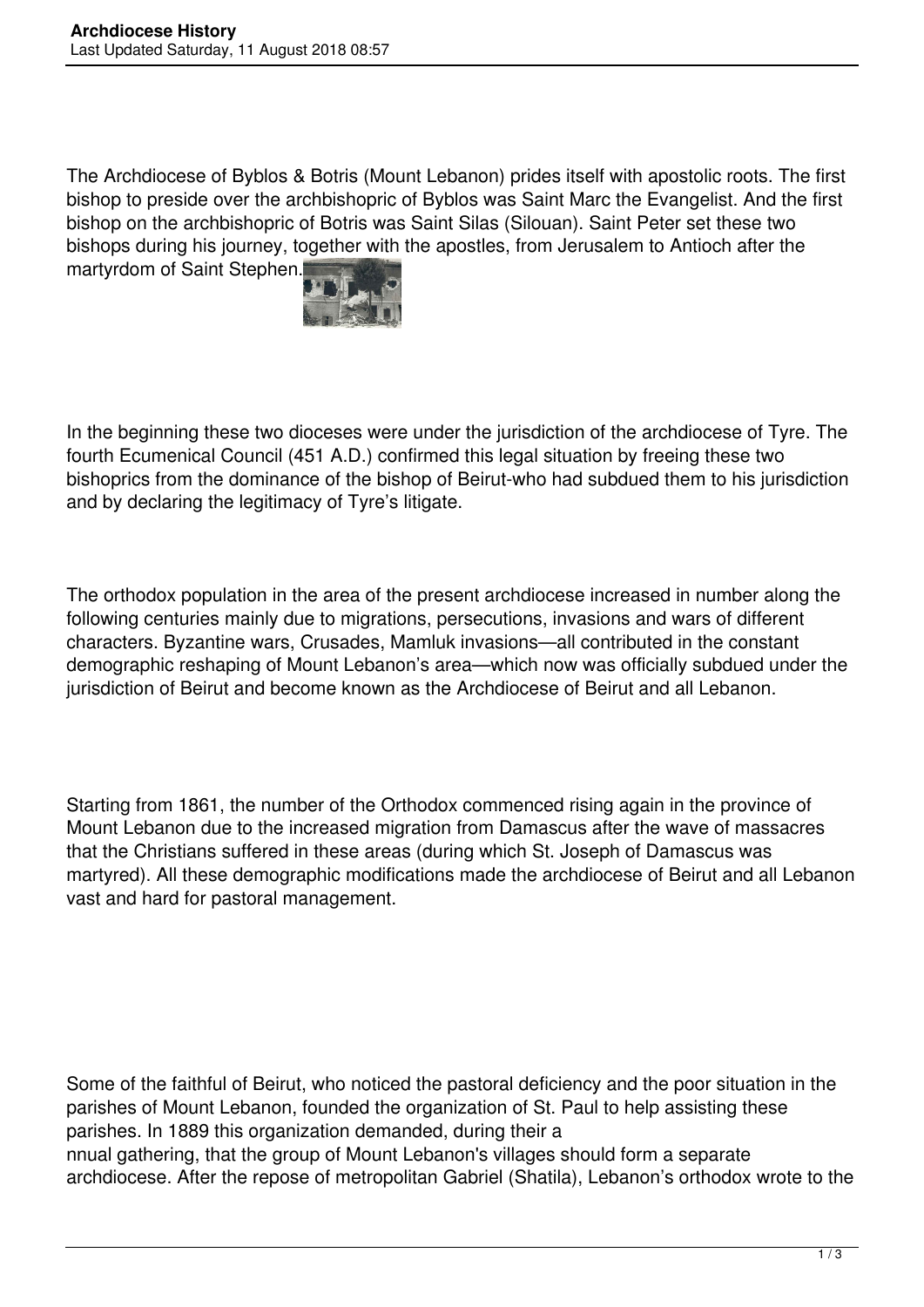Antiochian Holy Synod asking independence for their archdiocese. In November 1901, the Holy Synod decided to separate Mount Lebanon from Beirut, granted it independence and gave it the title: "The Archdiocese of Byblos & Botris (Mount Lebanon)". The archimandrite Paul (Abou Adal) was elected archbishop of the new archdiocese until his repose in the Lord in 1929. In 1935 Metropolitan Elyia (Karam) succeeded him until1969.

Since 1970, this archdiocese was under the vigilant care of Metropolitan George who is now residing in Brumana (originally the archdiocese' summer residence) after the destruction of the original archdiocese headquarters in the town of Hadath during the Lebanese civil war.



The Holy Synod of Antioch, under the presidency of His Beatitude Patriarch JOHN X, in its session of 27<sup>th</sup> of April 2018, conjured at the Patriarchal Monastery of our Lady of Balamand, elected an exceptional pastoral decision to transfer His Eminence SILOUAN (Moussi) from the Archdiocese of Argentina to the throne of the Archdiocese of Mount Lebanon.